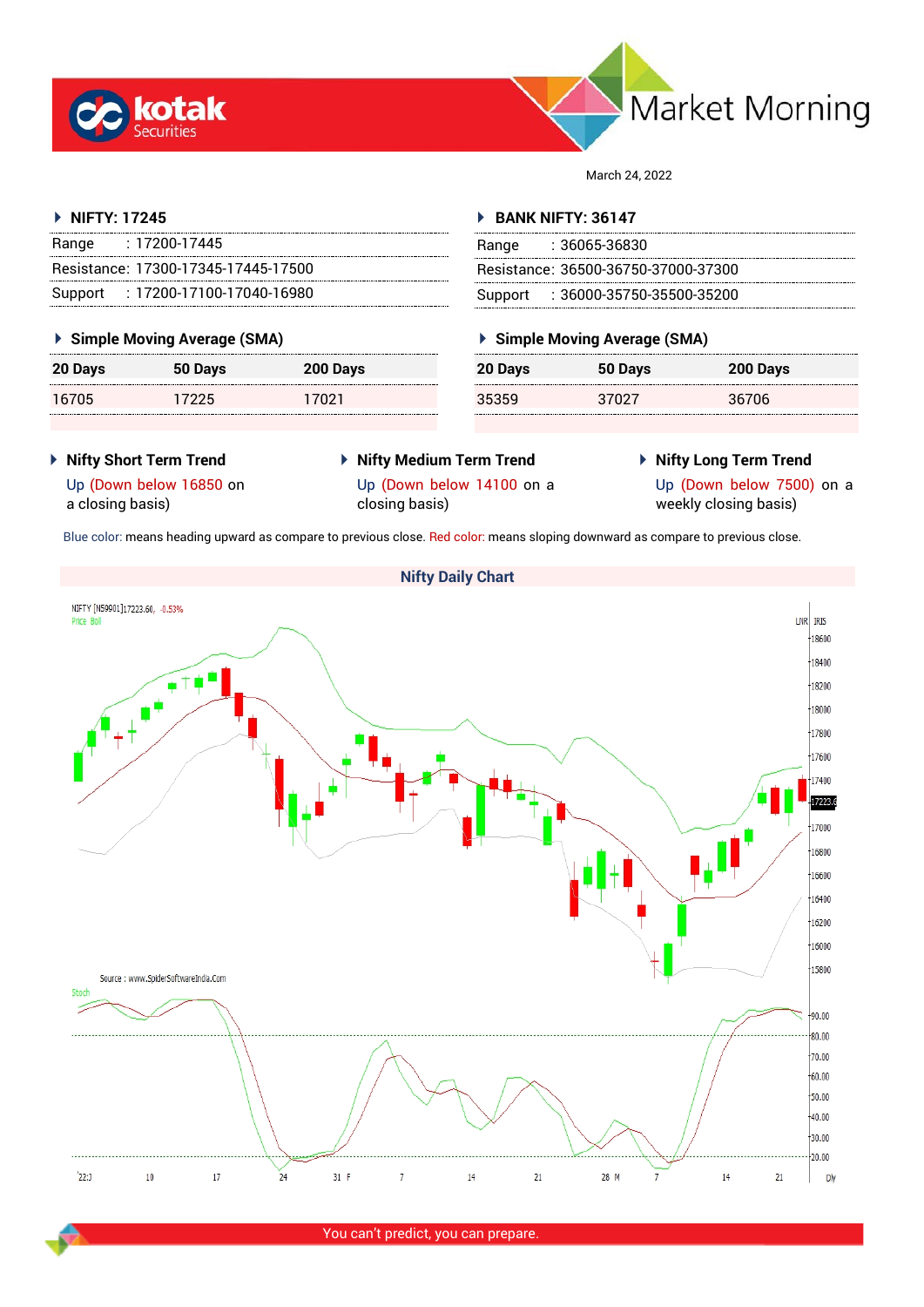## **Market Analysis**

levels. The nifty ends 69 points lower whereas the Sensex was down by 304 points. **Nifty/Sensex Daily View:** After a strong uptrend rally, the benchmark indices witnessed profit booking at higher

on Wednesday, the market opened with a gap up but due to consistent profit booking at higher level it corrected sharply. From the day highest level, the nifty/Sensex shed over 240/840 points. Sector specific, Metal index rallied over 1 percent while some profit booking was seen in Auto and financial stocks

Technically, on intraday and daily charts the index is holding higher bottom formation but at the same time, it consistently facing resistance near 17440/58400. We are of the view that, the short term trend is up but due to temporary overbought situation market is likely to consolidate.

For the bulls, 17325 could be the immediate hurdle. Below which the correction wave is likely to continue till 17150-17100. On the flip side, above 17325 chances of hitting 17375-17400 would turn bright. Contra traders can take a long bet near 17100 with strict 17070 support stop loss.

# **RATING SCALE (PRIVATE CLIENT GROUP)**

| <b>BUY</b>             |     | A condition that indicates a good time to buy a stock. The exact circumstances of the signal will be determined by the indicator that an<br>analyst is using.  |
|------------------------|-----|----------------------------------------------------------------------------------------------------------------------------------------------------------------|
| SELL                   | $-$ | A condition that indicates a good time to sell a stock. The exact circumstances of the signal will be determined by the indicator that an<br>analyst is using. |
| <b>Stop Loss Order</b> |     | An instruction to the broker to buy or sell stock when it trades beyond a specified price. They serve to either protect your profits or<br>limit your losses.  |

#### **FUNDAMENTAL RESEARCH TEAM (PRIVATE CLIENT GROUP)**

Head of Research Auto & Auto Ancillary Transportation, Paints, FMCG Banking & Finance [shrikant.chouhan@kotak.com](mailto:shrikant.chouhan@kotak.com) arun.agarwal@kotak.com agarwal.amit@kotak.com Hemali.Dhame@kotak.com

**Jatin Damania Purvi Shah Rini Mehta K. Kathirvelu** Metals & Mining, Midcap Pharmaceuticals Research Associate Support Executive jatin.damania@kotak.com [purvi.shah@kotak.com](mailto:purvi.shah@kotak.com) rini.mehta@kotak.com [k.kathirvelu@kotak.com](mailto:k.kathirvelu@kotak.com) +91 22 6218 6440 +91 22 6218 6432 +91 80801 97299 +91 22 6218 6427

**Sumit Pokharna** Pankaj Kumar Oil and Gas, Information Tech Construction, Capital Goods & Midcaps sumit.pokharna@kotak.com pankajr.kumar@kotak.com +91 22 6218 6438 +91 22 6218 6434

+91 22 6218 5408 +91 22 6218 6443 +91 22 6218 6439 +91 22 6218 6433

**Shrikant Chouhan Arun Agarwal Amit Agarwal, CFA Hemali Dhame**

## **TECHNICAL RESEARCH TEAM (PRIVATE CLIENT GROUP)**

**Shrikant Chouhan Amol Athawale Sayed Haider**

[shrikant.chouhan@kotak.com](mailto:shrikant.chouhan@kotak.com) [amol.athawale@kotak.com](mailto:amol.athawale@kotak.com) Research Associate +91 22 6218 5408 +91 20 6620 3350 [sayed.haider@kotak.com](mailto:sayed.haider@kotak.com)

+91 22 62185498

## **DERIVATIVES RESEARCH TEAM (PRIVATE CLIENT GROUP)**

+91 22 6218 5497 +91 33 6615 6273

**Sahaj Agrawal Prashanth Lalu Prasenjit Biswas, CMT, CFTe** [sahaj.agrawal@kotak.com](mailto:sahaj.agrawal@kotak.com) [prashanth.lalu@kotak.com](mailto:prashanth.lalu@kotak.com) [prasenjit.biswas@kotak.com](mailto:prasenjit.biswas@kotak.com)